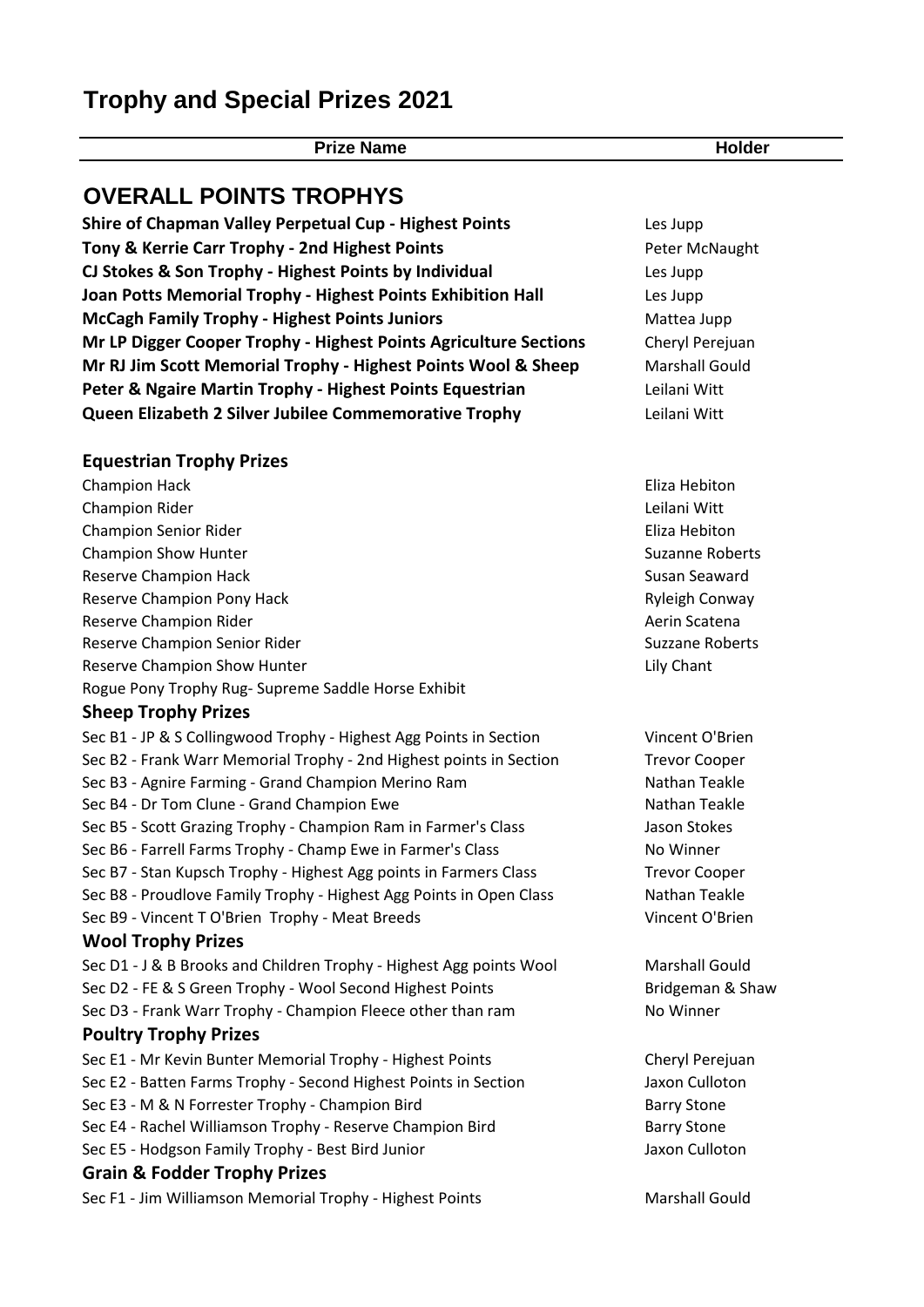| Sec F2 - Batten Farms Trophy - Second highest points in Section                            | <b>Warr Family</b>          |
|--------------------------------------------------------------------------------------------|-----------------------------|
| <b>Vegetables Trophy Prizes</b>                                                            |                             |
|                                                                                            |                             |
| Sec G1 - GJ & RM McNaught Trophy - Highest points                                          | Les Jupp                    |
| Sec G2 - Dr Peter Ricci Trophy - Second Highest Points                                     | Noela Banks & Mark Freema   |
| <b>Homebrew Trophy Prizes</b>                                                              |                             |
| Sec H1 - Peter Eliott-Lockhart Trophy - Highest Agg Points in Section                      | <b>Tom Goddard</b>          |
| Sec H2 - Travis & Sarah Mazzuchelli - Second Highest Agg Points in Section                 | Wayne Wheeldon              |
| <b>Fruit Trophy Prizes</b>                                                                 |                             |
| Sec J1 - Cr Jerry Clune CGG - Highest Points                                               | <b>Cliff Conroy</b>         |
| Sec J2 - A & J Grove Trophy - Second highest Points                                        | Les Jupp                    |
| <b>Farm Produce &amp; Preserves Trophy Prizes</b>                                          |                             |
| Sec K1 - Mr EJ Stokes Trophy - Highest Points                                              | Laura Garraway              |
| Sec K2 - FE & S Green Trophy - Farm Produce - Second highest                               | Karen Morton                |
| <b>Cookery Trophy Prizes</b>                                                               |                             |
| Sec L1 - AM & P Mazzuchelli & Sons Trophy - Cookery - Highest points Section               | Karen Morton                |
| Sec L2 - Yuna CWA Trophy - Second Highest Points in Section                                | Jorja Pike                  |
| Sec L3 - Yuna CWA Trophy - Highest Agg points in Baking                                    | Karen Morton                |
| Sec L4 - Jasmyn Allen & Daughters - Highest Agg Points in Decorated Cakes                  | No Winner                   |
| <b>Flowers Trophy Prizes</b>                                                               |                             |
| Sec M1 - Marion Newman - Highest Points in Section                                         | Peter McNaught              |
| Sec M2 - Cr Nicole Batten - Second Highest Points in Section                               | Noela Banks                 |
| Sec M3 - Neil & Kerry Kupsch - Highest Agg. Points in Cut Flowers                          | <b>Heather Conroy</b>       |
| Sec M4 - Geraldton Floral Studio Trophy - Highest Points in Floral Arrang.                 | Peter McNaught              |
| Sec M5 - Helenore Trophy - Highest Points Potted Plants                                    | Peter McNaught              |
| <b>Needlework Trophy Prizes</b>                                                            |                             |
| Sec N1 - D Cooper Memorial Trophy - Highest Points in Section                              | <b>Heather Carroll</b>      |
| Sec N2 - Smith Family Trophy - Second Highest Points                                       | Vicki Lauritsen             |
| Sec N3 - M & S Mincherton Trophy - Highest Points in Machine & Creative Sewin Robyn Duncan |                             |
| Sec N4 - T Vlahov Trophy - Highest Points Hand Embroidery                                  | Pat Miragliotta             |
| Sec N5 - Mrs Mary Fry Memorial Trophy - Highest Points Knitting                            | <b>Heather Carroll</b>      |
| Sec N6 - AM Webb Memorial Trophy - Highest Points Crochet 661-667                          | <b>Caroline Harrold</b>     |
| Sec N7 - S Creasy Trophy - Highest Cotton Crochet Class 671 - 678                          | Caroline Harrold            |
| <b>Craft Trophy Prizes</b>                                                                 |                             |
|                                                                                            |                             |
| Sec O1 - Mrs CT Gould Trophy - Highest Points Open Craft                                   | Pene Stevens                |
| Sec O2 - Earl Family Trophy - Second points open craft                                     | <b>Heather Carroll</b>      |
| <b>Photography Trophy Prizes</b>                                                           |                             |
| Sec P1 - Jim Williamson Trophy - Highest Agg Points                                        | Antje Whyte                 |
| Sec P2 - Jane Barndon Trophy - Second Highest Agg Points in Section                        | Tamra Vlahov                |
| Sec P3 - B & E Green Trophy - Highest Agg points in Colour Photography                     | Antje Whyte                 |
| Sec P4 - J & R Stokes Trophy - Highest Agg Points in B&W                                   | Antje Whyte                 |
| <b>Art Trophy Prizes</b>                                                                   |                             |
| Sec Q1 - KW & V Farrell - Highest Points Open Category                                     | Grace Mclean                |
| Sec Q2 - Mr Carl Shaw Trophy - Second Highest Points Open Category                         | Jessica Puglia              |
| Sec Q3 - Maurice Webb Memorial Trophy - Encouragement Award                                | Jasmyn Allen                |
| <b>Literarure Trophy Prizes</b>                                                            |                             |
| Sec R1 - G & E Barnetson Trophy - Highest Agg points in section                            | <b>Mandalay Fry</b>         |
| Sec R2 - M & M Flavel - Second Highest points in Section                                   | Grace Mclean & Maria Flavel |
| <b>Spinning &amp; Weaving Trophy Prizes</b>                                                |                             |
|                                                                                            |                             |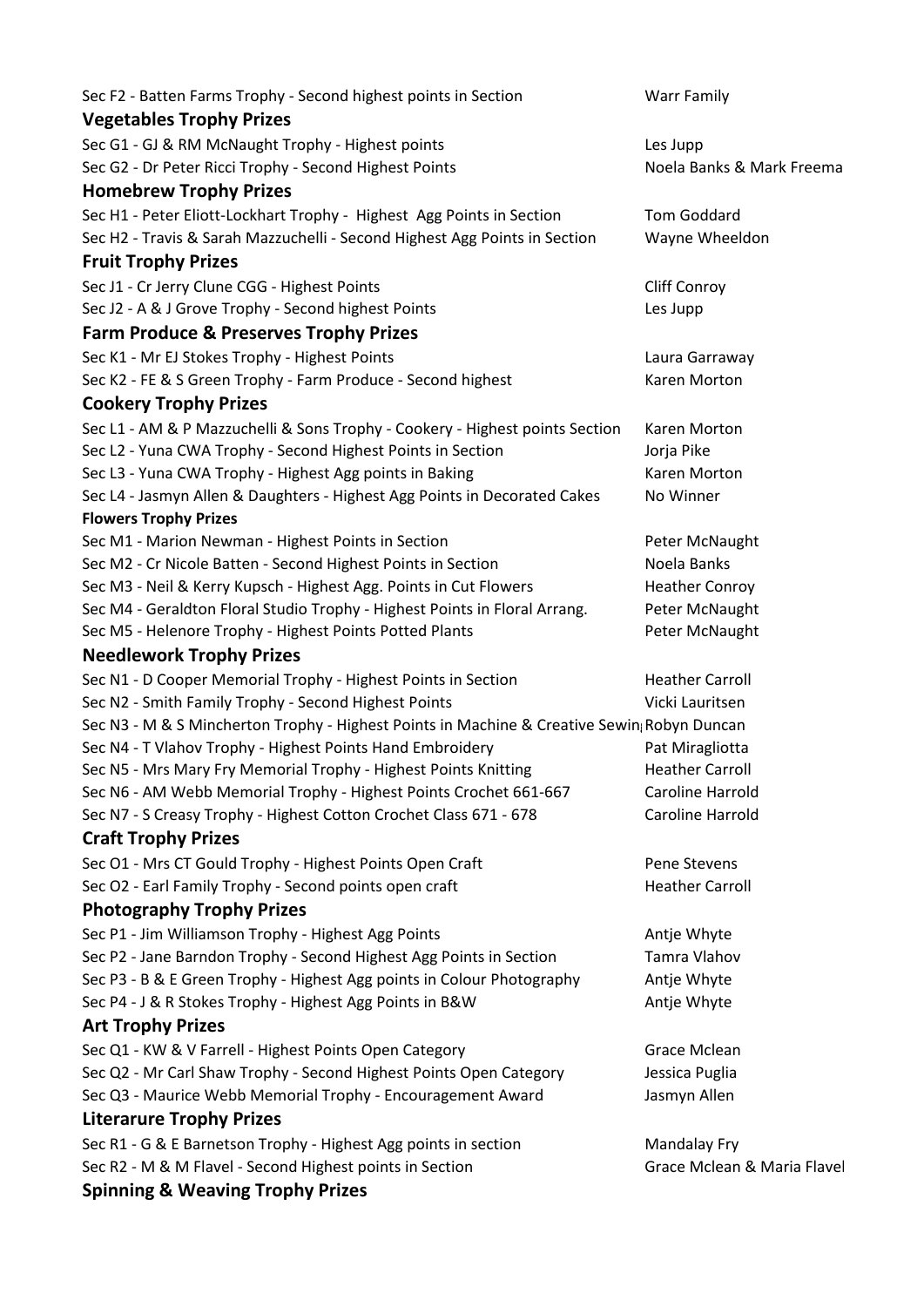| Sec S1 - Margo Scott - Highest Points in Section                           | Lynne Jones      |
|----------------------------------------------------------------------------|------------------|
| Sec S2 - Spinning & Weaving Soc Trophy - Second Highest points in Section  | Jodi Chester     |
| <b>Junior Trophy Prizes</b>                                                |                  |
| Sec T1 - N & C Simpson Trophy - Highest Points U16                         | Mattea Jupp      |
| Sec T2 - John & Cecelia Norris - Second Highest Pts in Under 16            | Ella Batten      |
| Sec T3 - Brooks Family Trophy - Highest Points U12                         | Rhys Warr        |
| Sec T4 - M & B Williamson Trophy - Second Highest Points Under 12          | Georgia Crothers |
| Sec T5 - Cr Kirralee Warr - Highest Points U8                              | Phillippa Royce  |
| Sec T6 - J Pawelski Trophy - Second Highest Points in Juniors Under 8Years | Harrison Earl    |